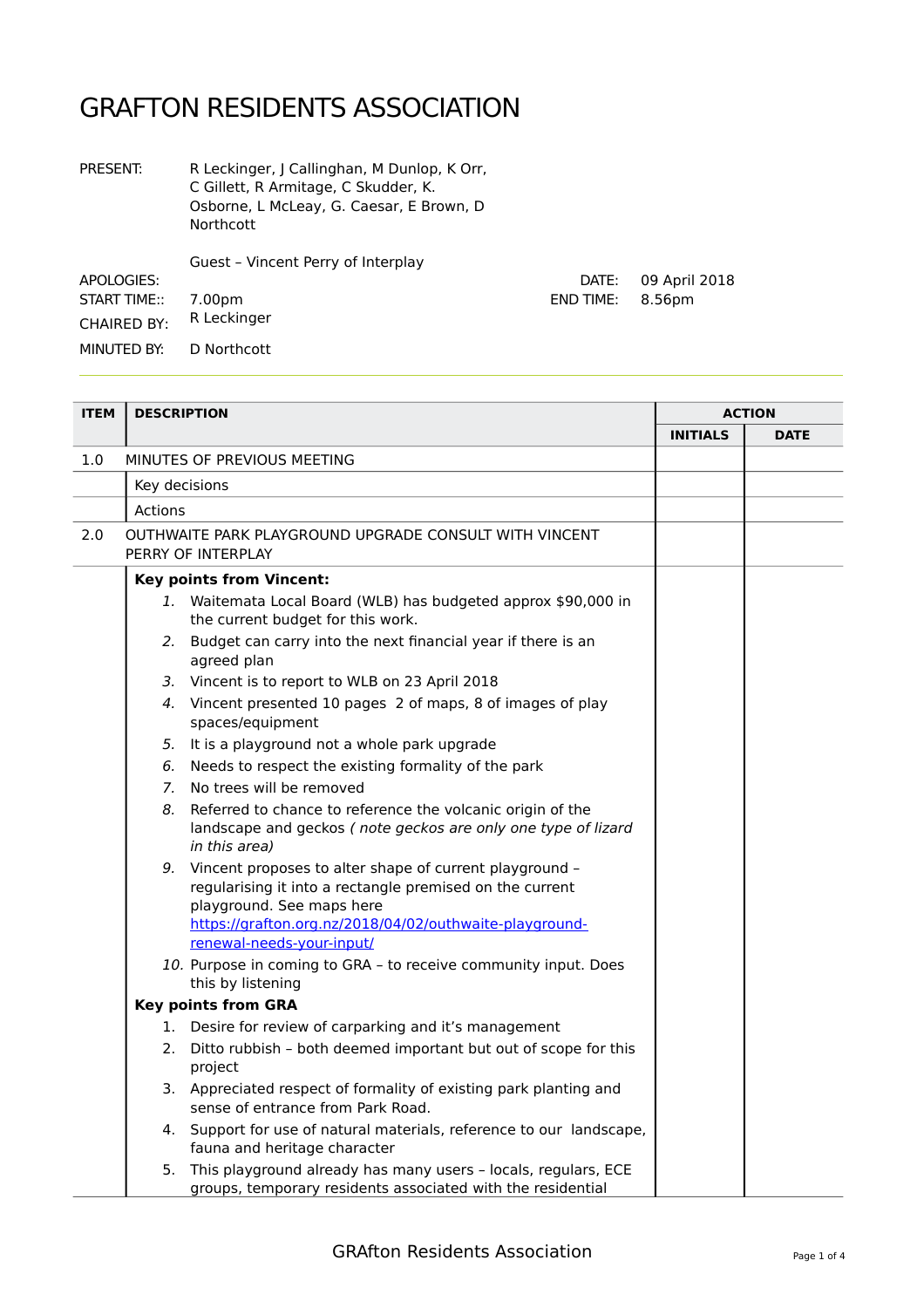| <b>ITEM</b> | <b>DESCRIPTION</b> |                                                                                                                                                                                         | <b>ACTION</b>   |             |
|-------------|--------------------|-----------------------------------------------------------------------------------------------------------------------------------------------------------------------------------------|-----------------|-------------|
|             |                    |                                                                                                                                                                                         | <b>INITIALS</b> | <b>DATE</b> |
|             |                    | services of Transplant House, the Cancer Society, Ronald<br>McDonald House and hospital patients and visitors.                                                                          |                 |             |
|             |                    | 6. Some of these health based playground users are currently not<br>well served eg access, seating                                                                                      |                 |             |
|             |                    | 7. Access for prams and wheelchairs is currently difficult with 3 of<br>the 4 sides bounded by either a drain, a wall and a fence. Open<br>access is currently furthest from Park Road. |                 |             |
|             |                    | 8. Current location of playground under trees has sunny day<br>advantage but tree drip factor prolongs wet weather.                                                                     |                 |             |
|             |                    | 9. Splash water feature discussed $+$ issue of water quality $+$<br>unsuitability of a location under trees                                                                             |                 |             |
|             |                    | 10. Support for playspaces/ some equipment for all ages, that<br>foster creative play,                                                                                                  |                 |             |
|             |                    | 11. for this upgrade to provide seating, drinking fountains children<br>can reach/operate, and rubbish bins                                                                             |                 |             |
|             |                    | 12. bring back swings,                                                                                                                                                                  |                 |             |
|             |                    | 13. include some sound based play equipment (eg sound wall,<br>talking pipes),                                                                                                          |                 |             |
|             |                    | 14. idea of a telephone booth sized library/ book exchange<br>discussed - could provide a book exchange vessel ie big enough<br>to reach into, not climb into.                          |                 |             |
|             |                    | 15. A Climbing equipment suitable for a mix of ages sought A Space<br>net (Ayr St playground style) was suggested                                                                       |                 |             |
|             |                    | 16. Sand pit pros and cons discussed - keen support for it                                                                                                                              |                 |             |
|             |                    | 17. Playground could extend to both sides of the entrance path                                                                                                                          |                 |             |
|             |                    | 18. Suggestion that playground edge/s be formalised (meaning hard<br>surface) which creates a circuit for wheeled toys                                                                  |                 |             |
|             |                    | 19. Want all fittings/equipment graffiti guarded before use.                                                                                                                            |                 |             |
|             |                    | 20. Some local children have recent experience of playspace<br>research and design through Newmarket Primary School. On eof<br>them, R Skudder showed some results, offered advice.     |                 |             |
|             |                    | 21. GRA could book to present to WLB                                                                                                                                                    |                 |             |
|             |                    | https://www.aucklandcouncil.govt.nz/about-auckland-                                                                                                                                     |                 |             |
|             |                    | council/how-auckland-council-works/meetings-council-<br>bodies/find-meeting/local-board-meetings/Pages/waitemata-                                                                       |                 |             |
|             |                    | local-board-meetings.aspx                                                                                                                                                               |                 |             |
|             |                    |                                                                                                                                                                                         |                 |             |
|             | Actions            |                                                                                                                                                                                         |                 |             |
|             | None               |                                                                                                                                                                                         |                 |             |
| 3.0         |                    | VISION GRAFTON PROJECT REPORT                                                                                                                                                           |                 |             |
|             |                    | Project proceeds                                                                                                                                                                        |                 |             |
|             |                    | The 3 <sup>rd</sup> quarterly report has delivered to AC on time                                                                                                                        |                 |             |
|             | Actions            |                                                                                                                                                                                         |                 |             |
| 4.0         |                    | <b>GRA RULE AMMENDMENTS TABLED</b>                                                                                                                                                      |                 |             |
|             |                    | This serves as notice of intention to update the GRA rules lodged with                                                                                                                  |                 |             |
|             |                    | the Companies Office, at the AGM of GRA Saturday 12 May 2018 4pm.                                                                                                                       |                 |             |
|             | <b>Background</b>  |                                                                                                                                                                                         |                 |             |
|             |                    | 1. GRA rules first established 1962                                                                                                                                                     |                 |             |
|             | 2.                 | Updates made to some rules on 2 occasions since                                                                                                                                         |                 |             |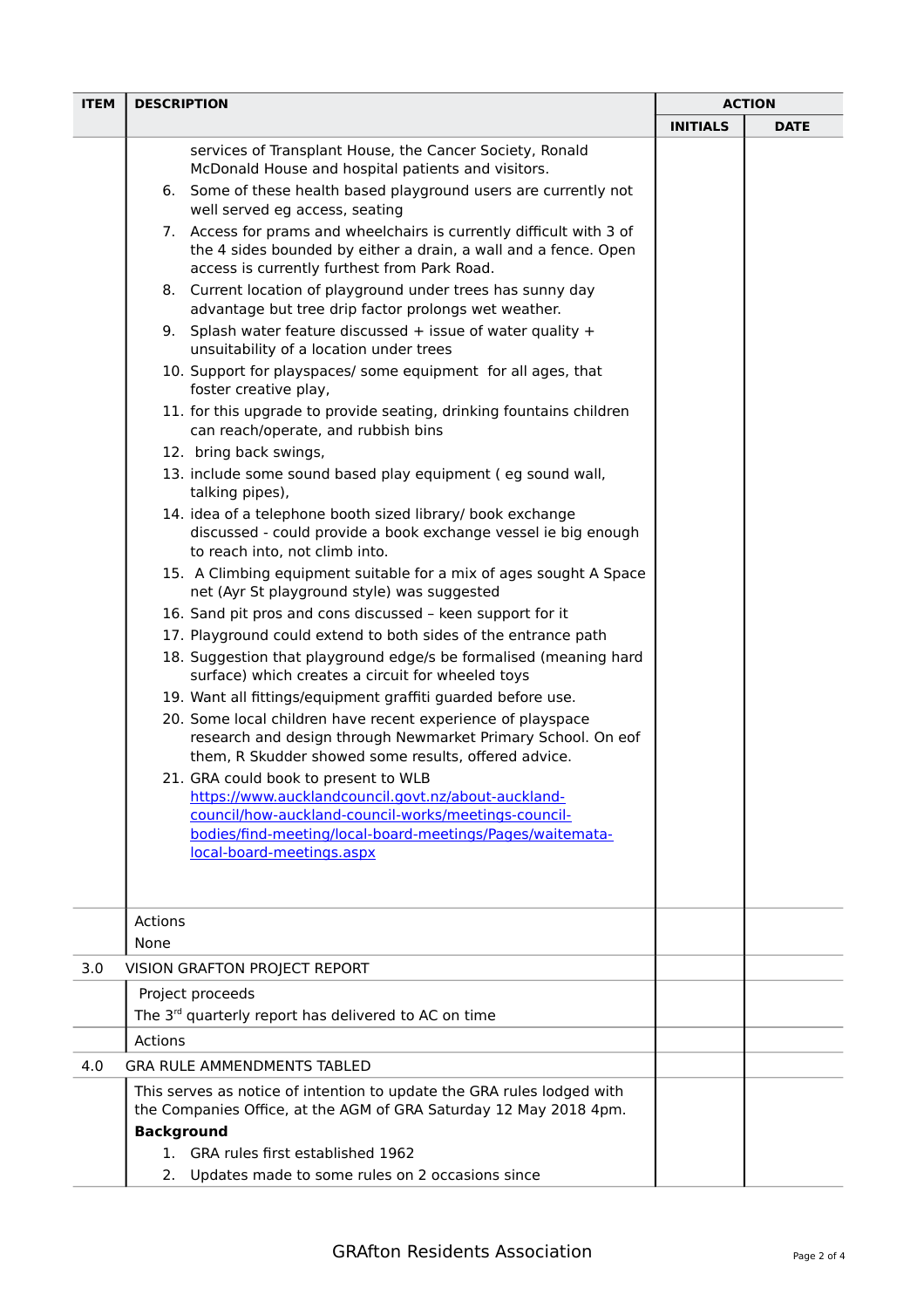| <b>ITEM</b> | <b>DESCRIPTION</b>                                                                                                                                                                                                                                                                                                                                                                                                                                                                                                                                                                                                |                 | <b>ACTION</b> |  |
|-------------|-------------------------------------------------------------------------------------------------------------------------------------------------------------------------------------------------------------------------------------------------------------------------------------------------------------------------------------------------------------------------------------------------------------------------------------------------------------------------------------------------------------------------------------------------------------------------------------------------------------------|-----------------|---------------|--|
|             |                                                                                                                                                                                                                                                                                                                                                                                                                                                                                                                                                                                                                   | <b>INITIALS</b> | <b>DATE</b>   |  |
|             | 3. Last time was 1999<br>4. The 1999 GRA rules posted on the Companies Office website is<br>minus 1 page. The Companies office has requested this page. No<br>hard copy has been located so we must recreate.<br>5. In the absence of this page the 1962 rules apply for those<br>matters recorded on the missing page<br>6. Updating is needed also for reasons of currency of terms and<br>accuracy.<br>7. Updates follow the Companies Office advice which you can read<br>here<br>https://www.societies.govt.nz/cms/incorporated-societies/rules-of-<br>incorporated-societies                                |                 |               |  |
|             | Actions                                                                                                                                                                                                                                                                                                                                                                                                                                                                                                                                                                                                           |                 |               |  |
| 5.0         | RULES OF GRAFTON RESIDENTS ASSOCIATION - ADOPT RULE 19.1                                                                                                                                                                                                                                                                                                                                                                                                                                                                                                                                                          |                 |               |  |
|             | 19.1 No review or audit of the annual financial state-<br>ments is required unless a review or audit is reques-<br>ted by 5% of the Members at any properly convened<br><b>Association Meeting.</b><br>Chair outlined background to this proposed rule<br>The missing page in the rules filed with the<br>٠<br>Companies Office applies to financial reporting<br>Companies Office request for this page/rule before<br>$\bullet$<br>further financial returns can be filed<br>GRA's need to file outstanding financial reports<br>$\bullet$<br>2015/16, 2016/17 to maintain status as an<br>incorporated society |                 |               |  |
|             | GRA's long practise of no audit/ review is evidenced<br>in the financial returns files with the companies<br>Office                                                                                                                                                                                                                                                                                                                                                                                                                                                                                               |                 |               |  |
|             | This rule is consistent with the Companies Office<br>advice - see 7 above.                                                                                                                                                                                                                                                                                                                                                                                                                                                                                                                                        |                 |               |  |
|             | Noted current Treasurer's preference for oversight by<br>$\bullet$<br>a financial professional                                                                                                                                                                                                                                                                                                                                                                                                                                                                                                                    |                 |               |  |
|             | <b>Questions from C Gillett</b>                                                                                                                                                                                                                                                                                                                                                                                                                                                                                                                                                                                   |                 |               |  |
|             | 1. How much money will it save not to audit/review the<br>annual financial return?                                                                                                                                                                                                                                                                                                                                                                                                                                                                                                                                |                 |               |  |
|             | 2. Do the 1999 change and this proposal review or re-<br>place the original 1962 rules?                                                                                                                                                                                                                                                                                                                                                                                                                                                                                                                           |                 |               |  |